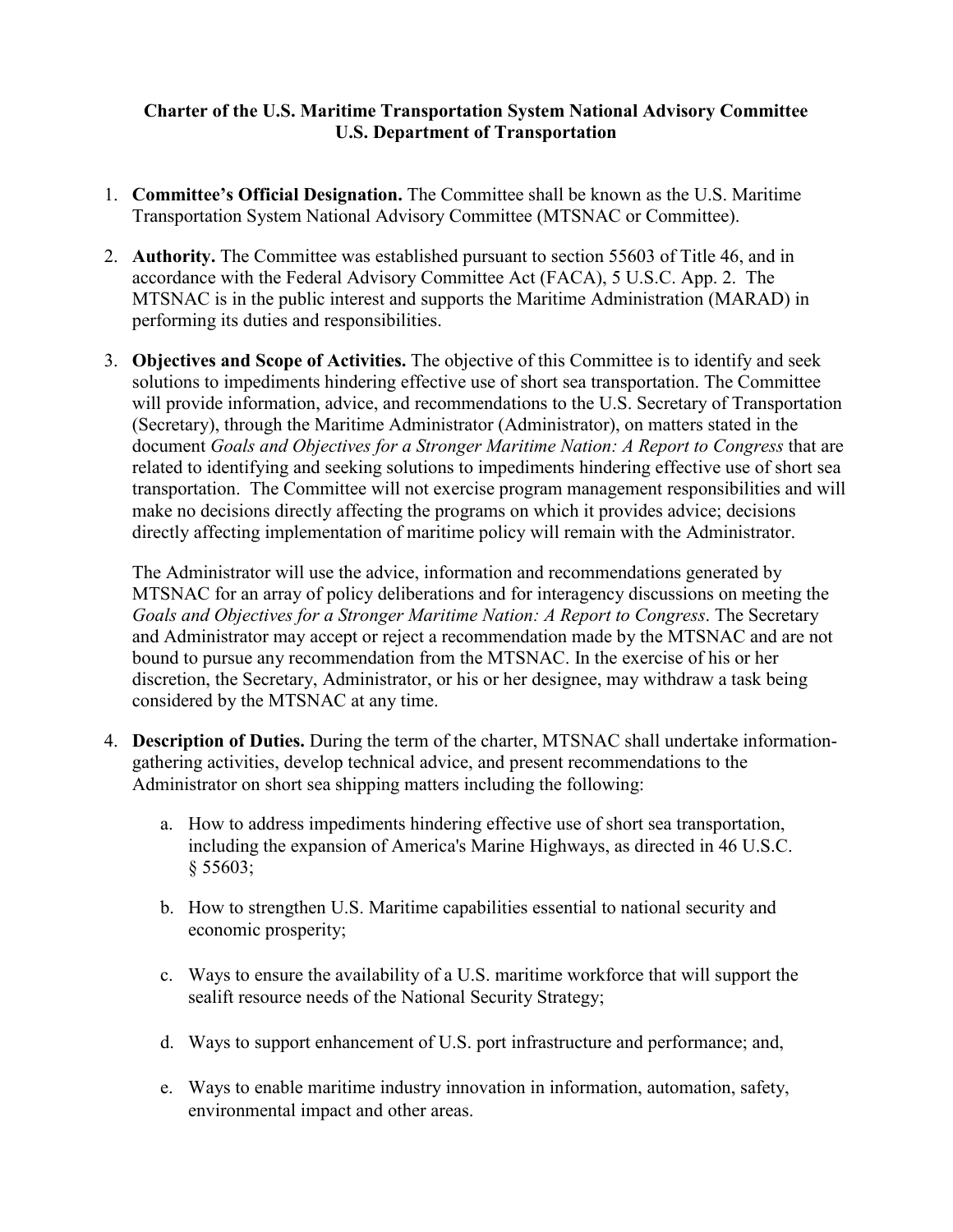- 5. **Agency or Official to Whom the Committee Reports.** The Committee reports to the Secretary through the Administrator.
- 6. **Support.** MARAD will provide administrative and technical support to the Committee.
- 7. **Estimated Annual Operating Costs and Staff Years.** Annual administrative operating costs are estimated at \$220,000, including the equivalent of one Federal full-time equivalent (FTE).
- 8. **Designated Federal Officer (DFO).** The Administrator shall designate a full-time or permanent part-time MARAD employee to serve as the DFO for the MTSNAC, as well as any alternate DFOs to support the Committee. The DFO (or designee) will:
	- a. Ensure compliance with FACA and any other applicable laws and regulations.
	- b. Approve or call all of the Board meetings.
	- c. Attend all Board and subcommittee meetings.
	- d. Formulate and approve all meeting agendas.
	- e. Maintain all Board records, files, and membership records.
	- f. Adjourn any meetings when doing so would be in the public interest.
	- g. Chair meetings when directed to do so by the Administrator.
- 9. **Estimated Number and Frequency of Meetings.** The Committee will be expected to meet at least three times per fiscal year.
- 10. **Duration.** Continuing
- 11. **Termination.** This charter shall terminate two (2) years after its effective date unless renewed in accordance with FACA and other applicable requirements.
- 12. **Membership and Designation.** The Committee will be composed of 25 voting members who will represent points of view held by organizations, associations, or classes of individuals relevant to the U.S. marine transportation system. Individual members, and not their organizations, are appointed to the Committee. The Maritime Administrator will seek a membership that is fairly balanced in terms of points of view of the affected interests.

Pursuant to 46 U.S.C. § 55603, MTSNAC membership will include a representative of the Environmental Protection Agency, other Federal entities, state and local entities, and private sector entities. The Federal entities may include the Department of Commerce, U.S. Army Corps of Engineers, U.S. Coast Guard, and U.S. Customs and Border Protection. The Secretary may appoint additional representatives from other Federal Agencies as deemed appropriate.

Non-Federal members will serve as Special Government Employees or Representative members. Members appointed solely for their personal expertise will serve as Special Government Employees. The Committee shall include representatives of State and local governmental entities as well as private sector entities that reflect a cross-section of maritime industries, including port and water stakeholders, in addition to representatives from academia and labor.